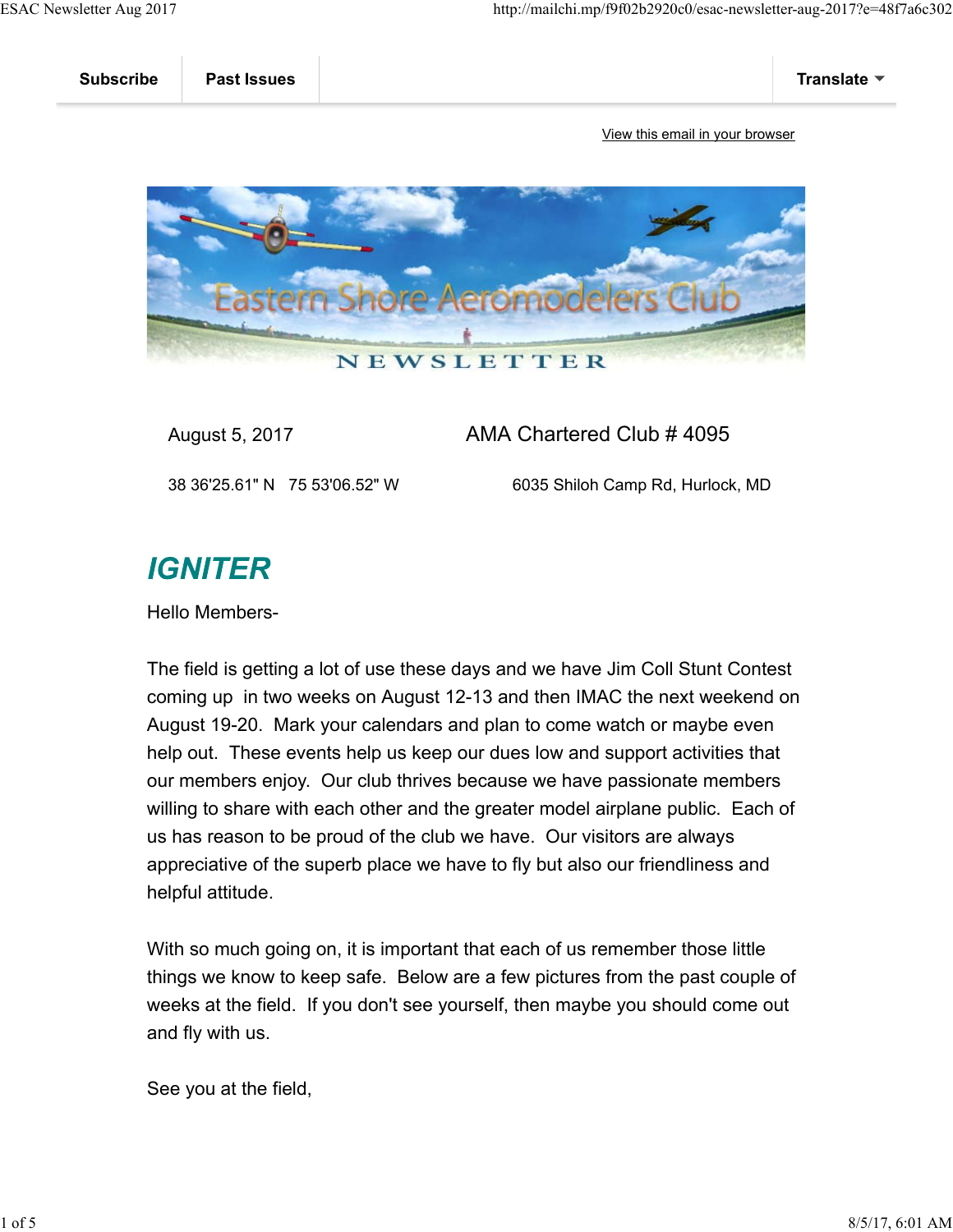











A Meeting was called to order on . . .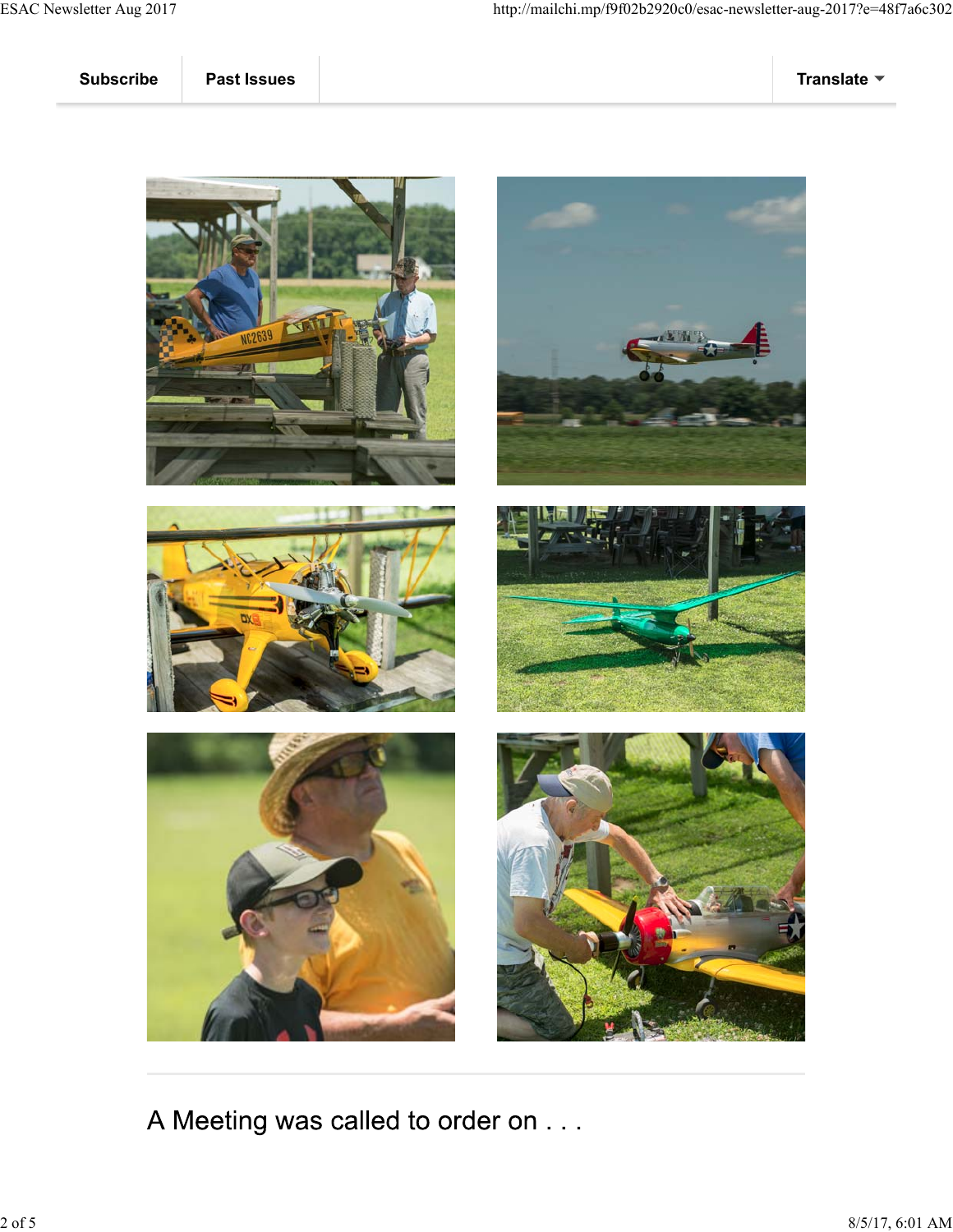July 12, 2017 at the Field at 7pm. The Treasurer reported \$4,596.83 in savings and \$549.38 in checking. We deposited over \$1200 from the IMAC event and covered \$500 of expense with cash left over. The upcoming events were discussed. Both events are pretty much covered for food and cooks thanks to Jim and George.

Jim and Matt reported that our wiring is complete to connect a generator to some convenient outlets to handle event scoring activities. Much thanks to Jim Cockran, Kenny Weaver and Matt Sebring for tackling this project.

A couple of members brought up a request to remove some spectator fencing to allow greater pilot access to the pits. After some discussion an informal poll of the members was taken. There were 3 in favor and 3 opposed. The club Board will take up the idea and make a final decision.

There will be an auction held for a SAC club member's estate on July 22. Details will be distributed when they are available.

A new youth club member was welcomed - Henrick Hammons has joined AMA and the club and wants to learn to fly. Members present offered assistance and also offered to look for some extra equipment to help get things started.

There being no further business, the meeting was called to a close at 7:35pm.

- August 10 Club meeting at the Field 7pm
- August 12-13- Jim Coll Stunt **Contest**
- August 19-20 IMAC **Competition**
- September 10 Annual Fish Fry -- SAC (Rain date Sept
- 
- October 11 Club meeting at the Train Station 7pm
- November 8 Club meeting at the Train Station 7pm
- December 13 Christmas Party Meeting 7pm — at the train station